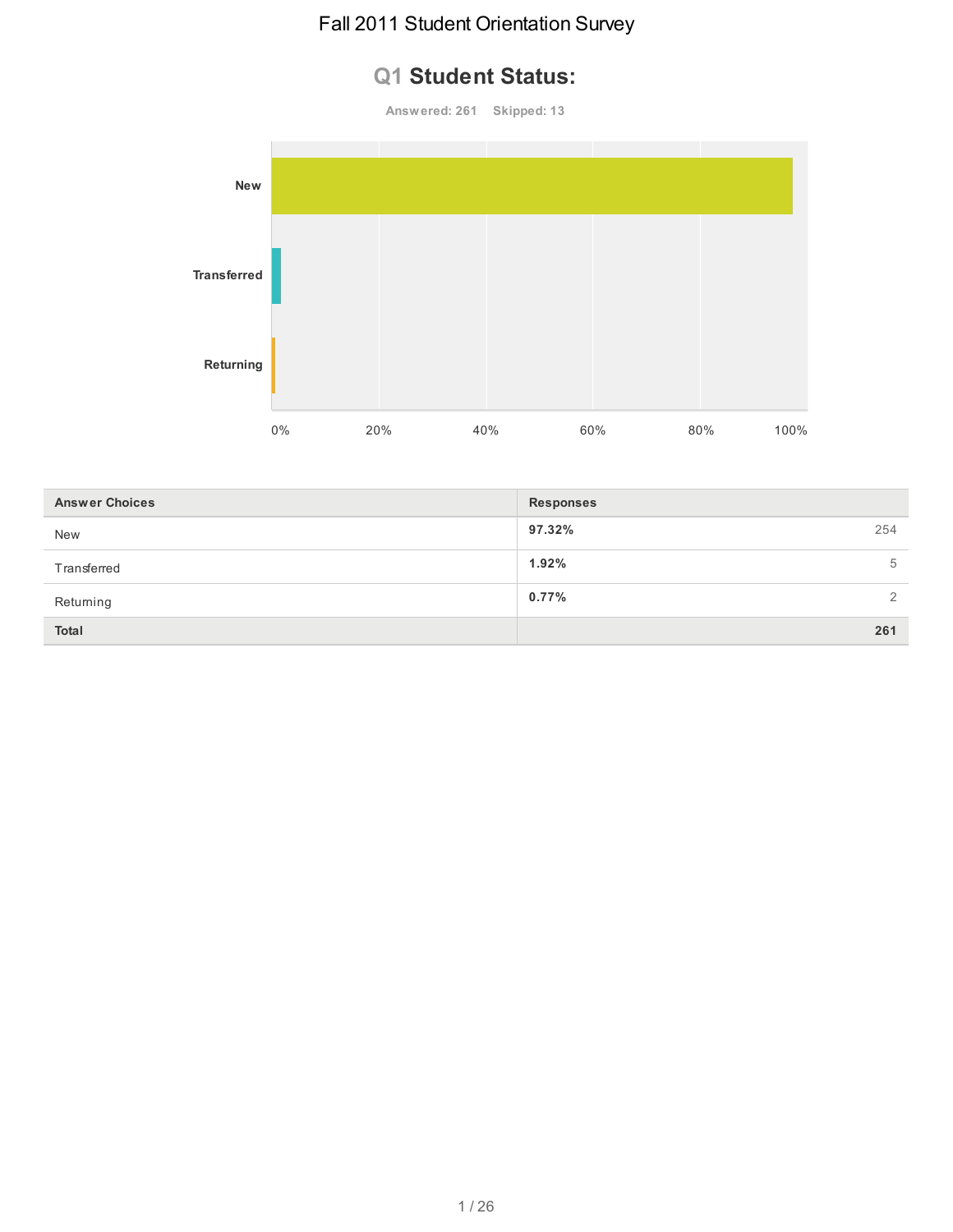# **Q2 Campus:**

**Answered: 261 Skipped: 13 National Pohnpei Kosrae Yap Chuuk**

|                       | FMI |       |     |     |                  |     |     |      |             |
|-----------------------|-----|-------|-----|-----|------------------|-----|-----|------|-------------|
|                       |     | $0\%$ | 20% | 40% |                  | 60% | 80% | 100% |             |
|                       |     |       |     |     |                  |     |     |      |             |
| <b>Answer Choices</b> |     |       |     |     | <b>Responses</b> |     |     |      |             |
| National              |     |       |     |     | $0\%$            |     |     |      | $\mathbf 0$ |
| Pohnpei               |     |       |     |     | 100%             |     |     |      | 261         |
| Kosrae                |     |       |     |     | $0\%$            |     |     |      | $\mathbf 0$ |
| Yap                   |     |       |     |     | $0\%$            |     |     |      | $\mathbf 0$ |
| Chuuk                 |     |       |     |     | $0\%$            |     |     |      | $\mathbf 0$ |
| FMI                   |     |       |     |     | $0\%$            |     |     |      | $\mathbf 0$ |
| Total                 |     |       |     |     |                  |     |     |      | 261         |
|                       |     |       |     |     |                  |     |     |      |             |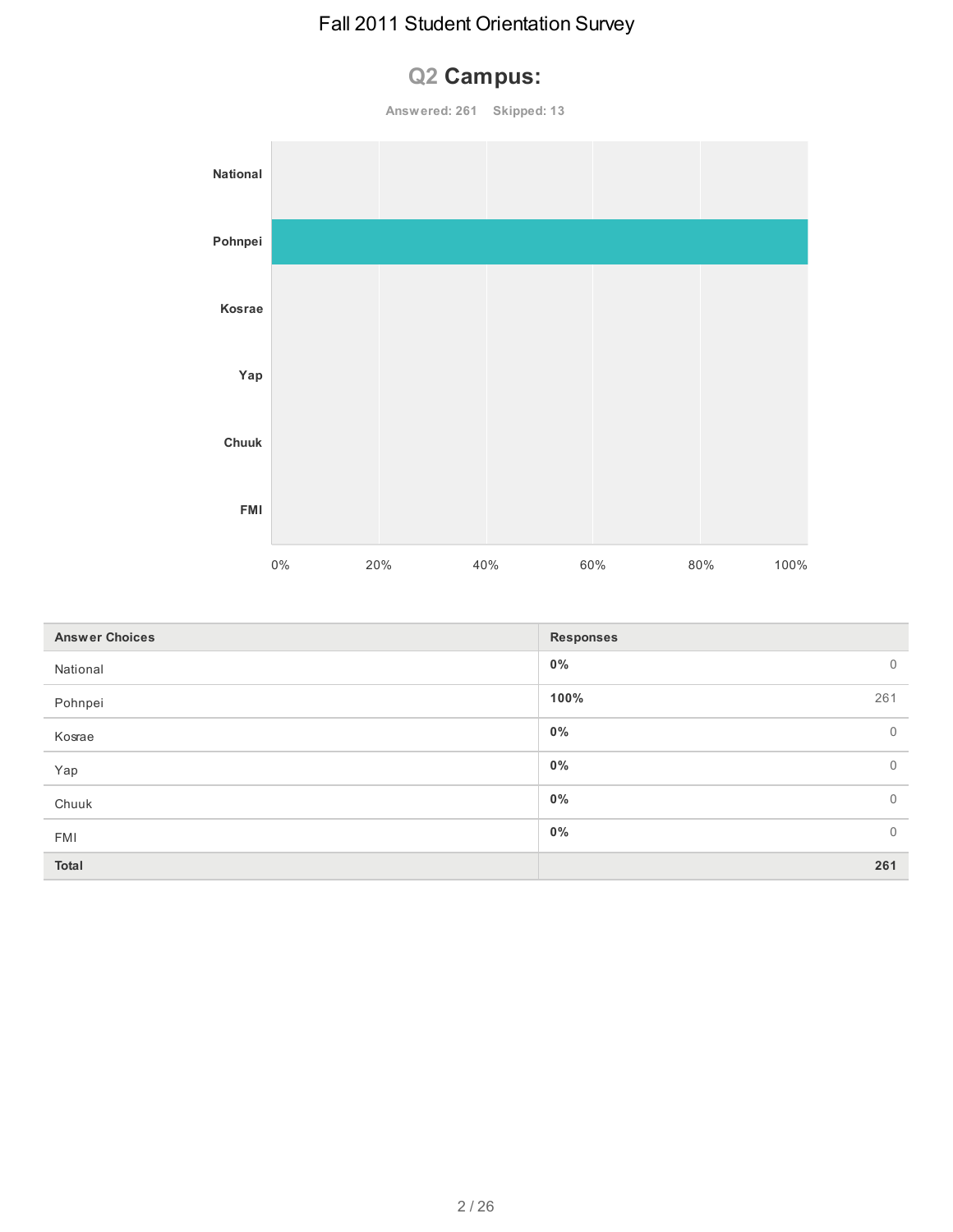# **Q3 Gender:**



| <b>Answer Choices</b> | <b>Responses</b> |     |
|-----------------------|------------------|-----|
| Male                  | 46.01%           | 121 |
| Female                | 53.99%           | 142 |
| <b>Total</b>          |                  | 263 |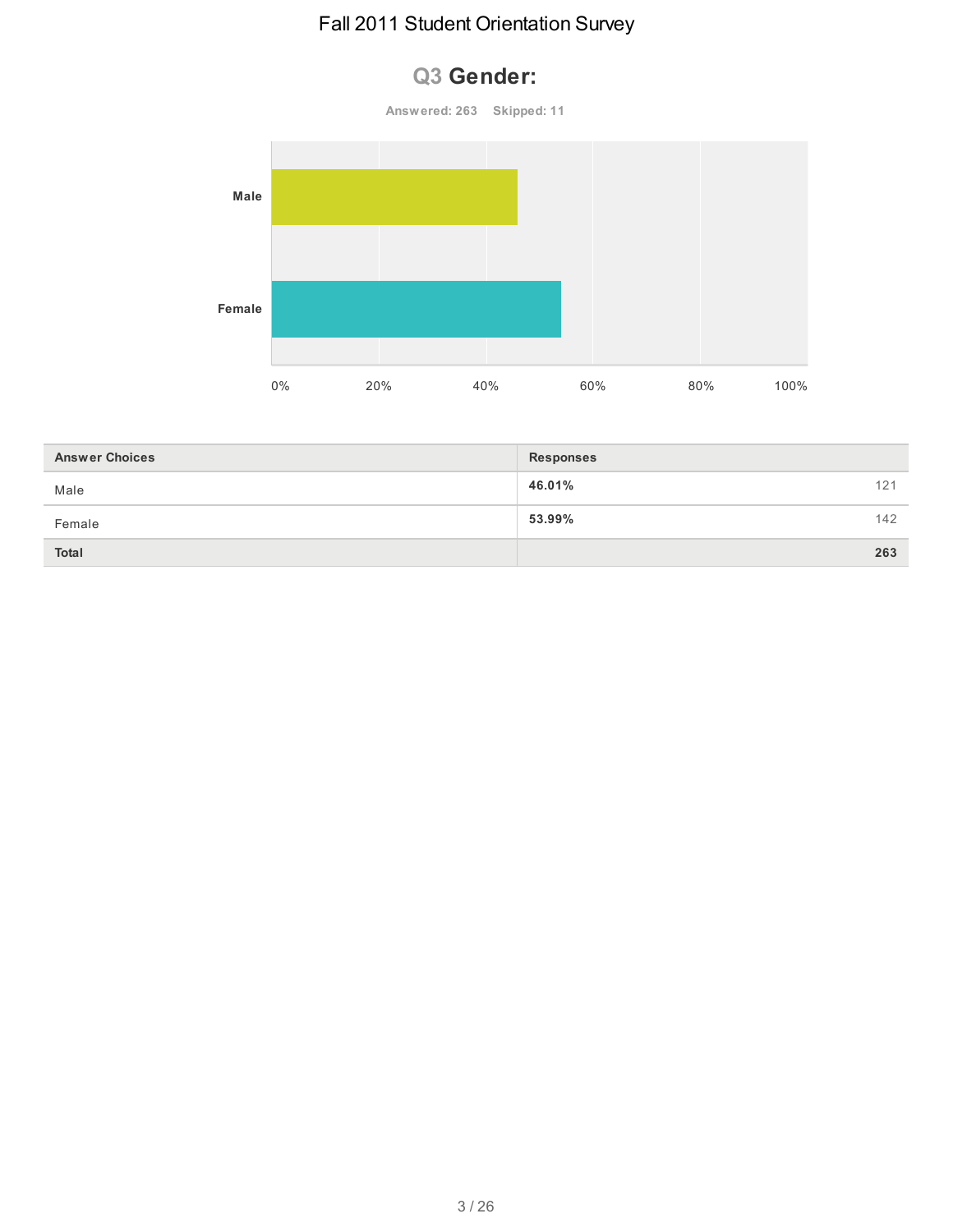# **Q4 Term enrolled:**

**Answered: 206 Skipped: 68**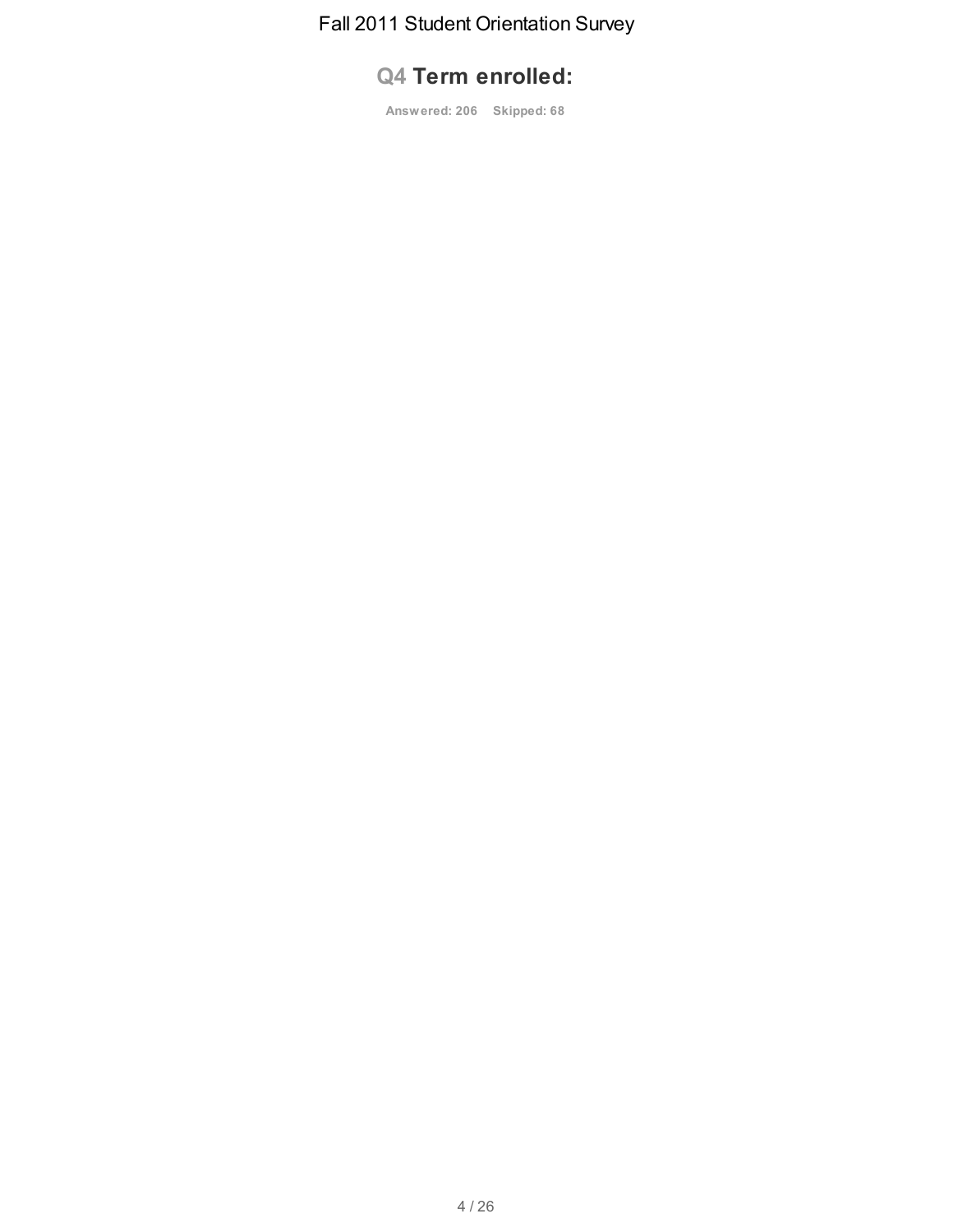

| <b>Answer Choices</b> | <b>Responses</b> |                |
|-----------------------|------------------|----------------|
| Strongly Agree        | 41.97%<br>115    |                |
| Agree                 | 136<br>49.64%    |                |
| Neutral               | 20<br>7.30%      |                |
| Disagree              | 1.09%            | 3              |
| Strongly Disagree     | $0\%$            | $\overline{0}$ |
| Total                 | 274              |                |

# **Q5 I understood and am aware of the academic policies that were presented.**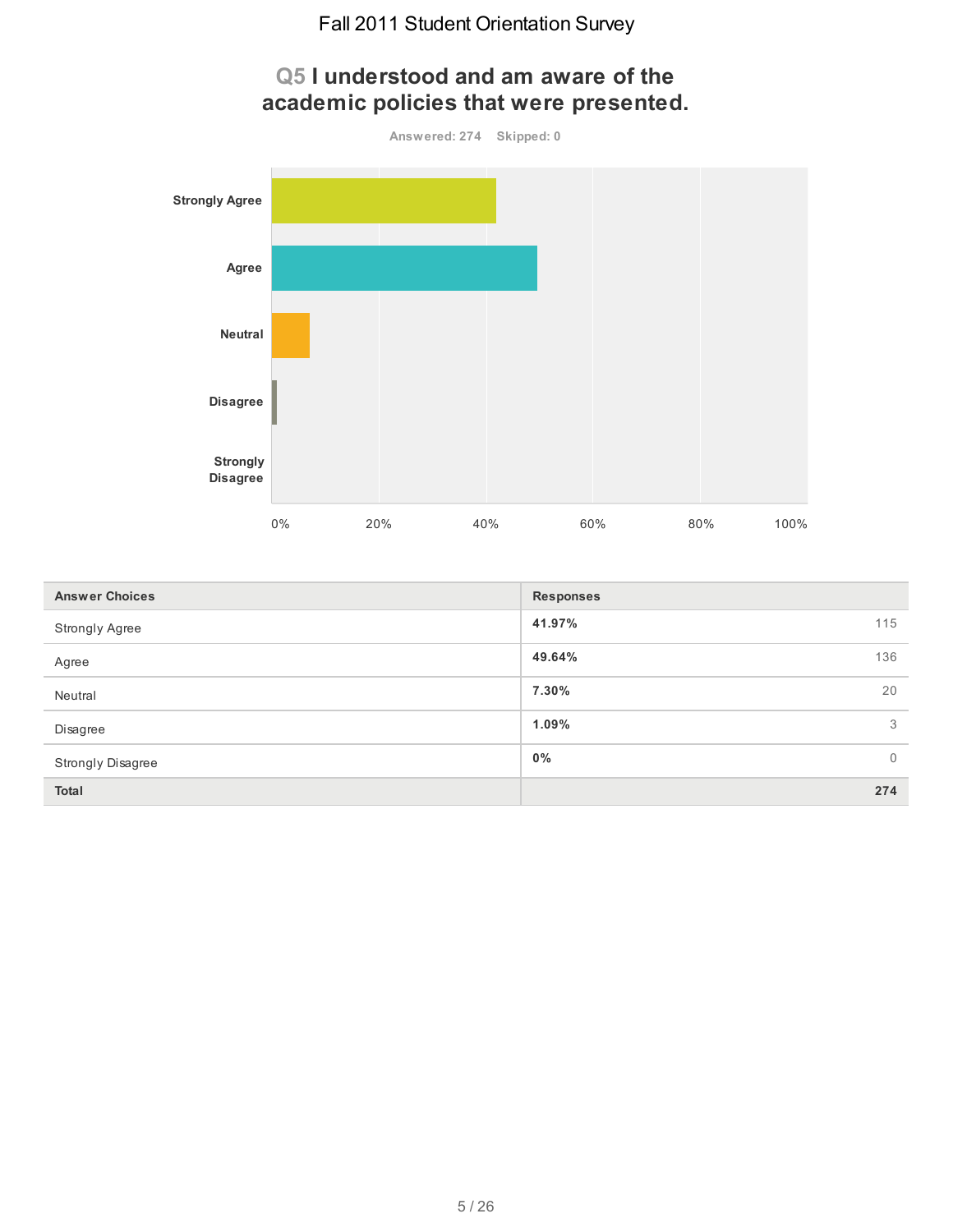

| <b>Answer Choices</b> | <b>Responses</b> |
|-----------------------|------------------|
| Strongly Agree        | 28.47%<br>78     |
| Agree                 | 55.11%<br>151    |
| Neutral               | 11.31%<br>31     |
| Disagree              | 13<br>4.74%      |
| Strongly Disagree     | $0.36\%$         |
| Total                 | 274              |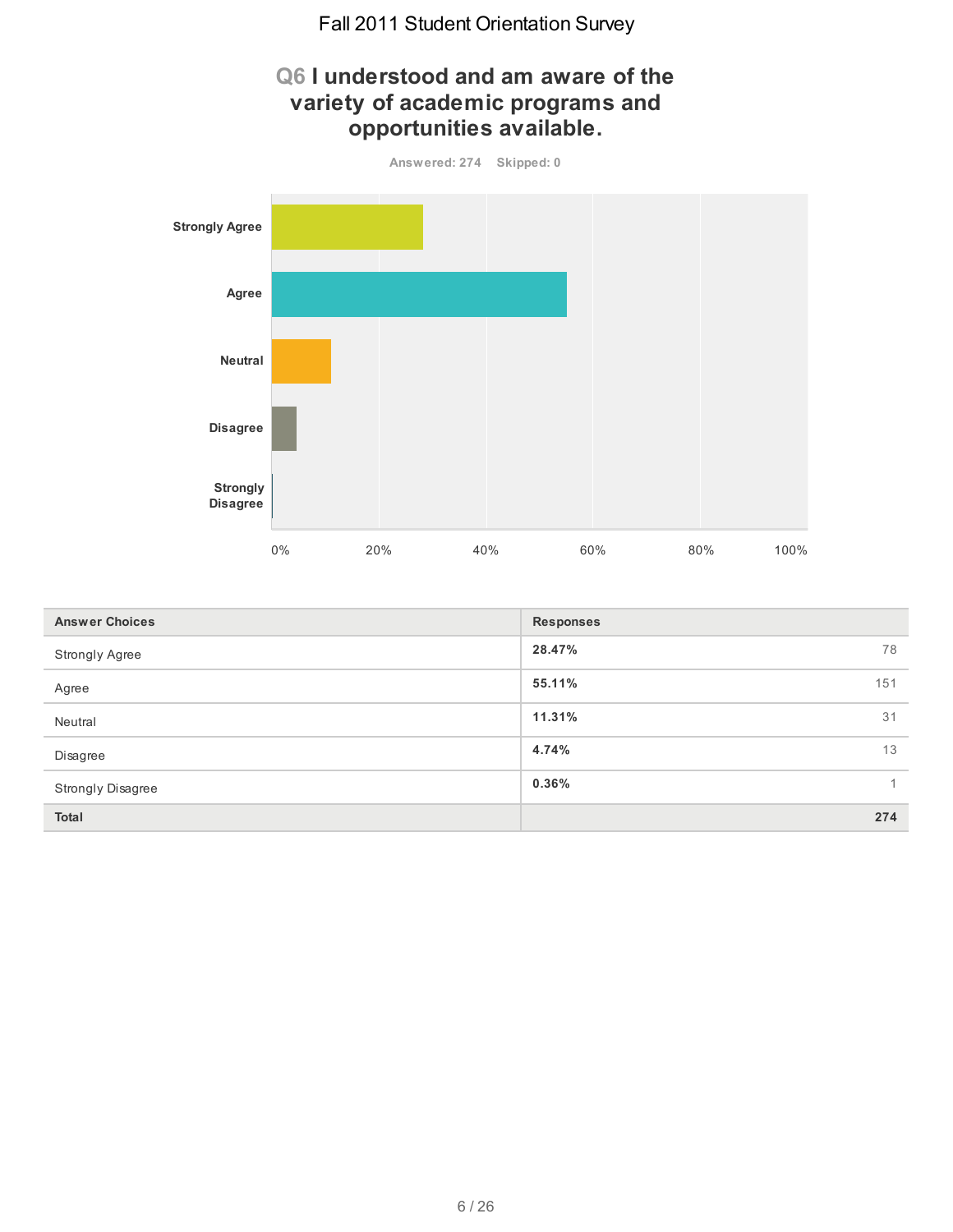

| <b>Answer Choices</b> | <b>Responses</b> |
|-----------------------|------------------|
| Strongly Agree        | 43.80%<br>120    |
| Agree                 | 44.89%<br>123    |
| Neutral               | 7.30%<br>20      |
| Disagree              | 3.65%<br>10      |
| Strongly Disagree     | $0.36\%$         |
| Total                 | 274              |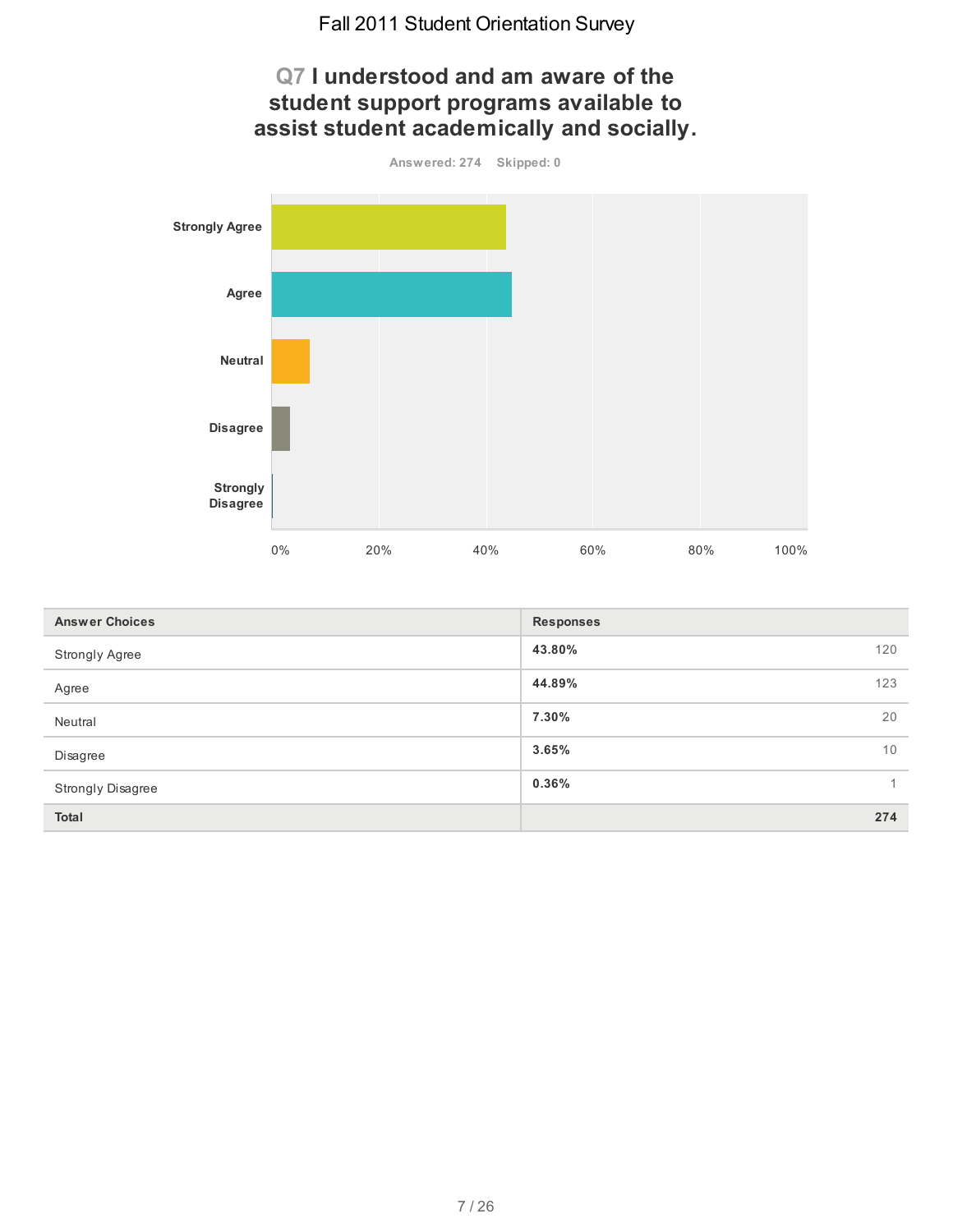# **Q8 I understood and am aware of the student services policies, student conduct and disciplinary matters presented.**



| <b>Answer Choices</b> | <b>Responses</b> |
|-----------------------|------------------|
| <b>Strongly Agree</b> | 38.38%<br>104    |
| Agree                 | 42.07%<br>114    |
| Neutral               | 15.13%<br>41     |
| Disagree              | 10<br>3.69%      |
| Strongly Disagree     | 0.74%<br>2       |
| Total                 | 271              |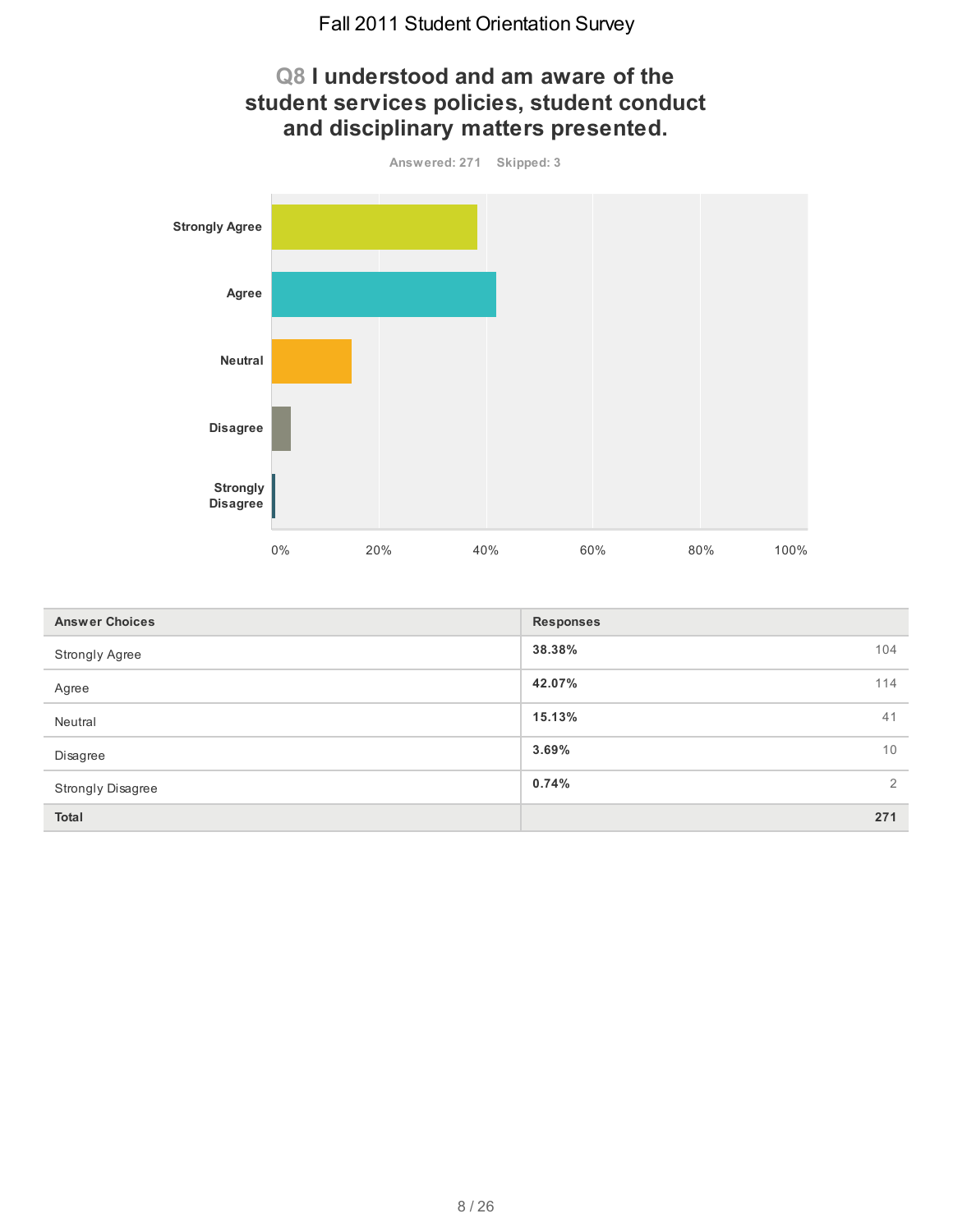**Q9 I understood and am aware of the**



| <b>Answer Choices</b>    | <b>Responses</b>     |
|--------------------------|----------------------|
| Strongly Agree           | 45.99%<br>126        |
| Agree                    | 92<br>33.58%         |
| Neutral                  | 30<br>10.95%         |
| Disagree                 | 19<br>6.93%          |
| <b>Strongly Disagree</b> | 2.55%<br>$7^{\circ}$ |
|                          | 0%<br>$\overline{0}$ |
| <b>Total</b>             | 274                  |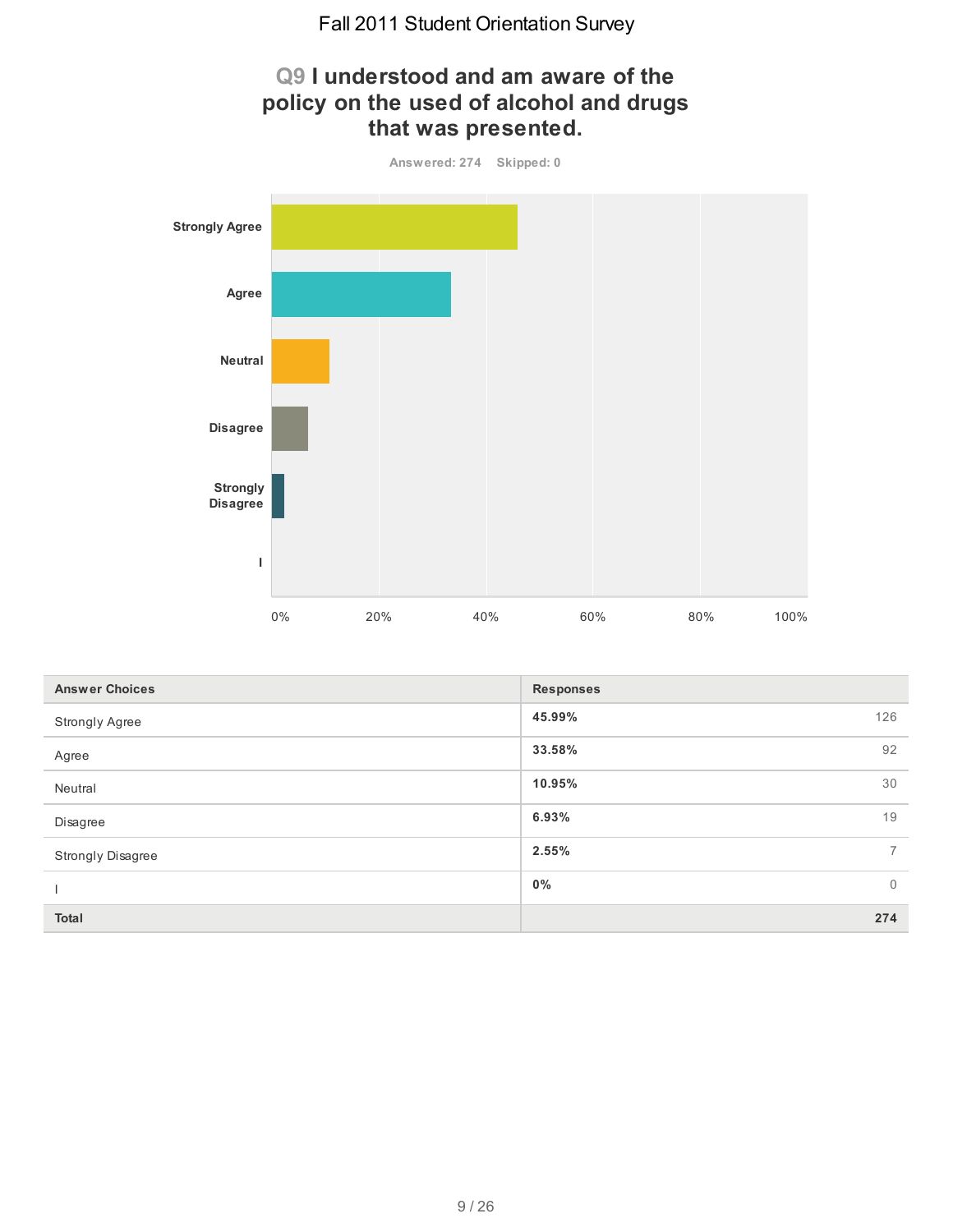# **Q10 I understood and am aware of the policies dealing with student grievance, student government and due process that was presented.**



| <b>Answer Choices</b>    | <b>Responses</b>        |
|--------------------------|-------------------------|
| <b>Strongly Agree</b>    | 21.61%<br>59            |
| Agree                    | 51.65%<br>141           |
| Neutral                  | 54<br>19.78%            |
| Disagree                 | 5.49%<br>15             |
| <b>Strongly Disagree</b> | 1.47%<br>$\overline{4}$ |
| <b>Total</b>             | 273                     |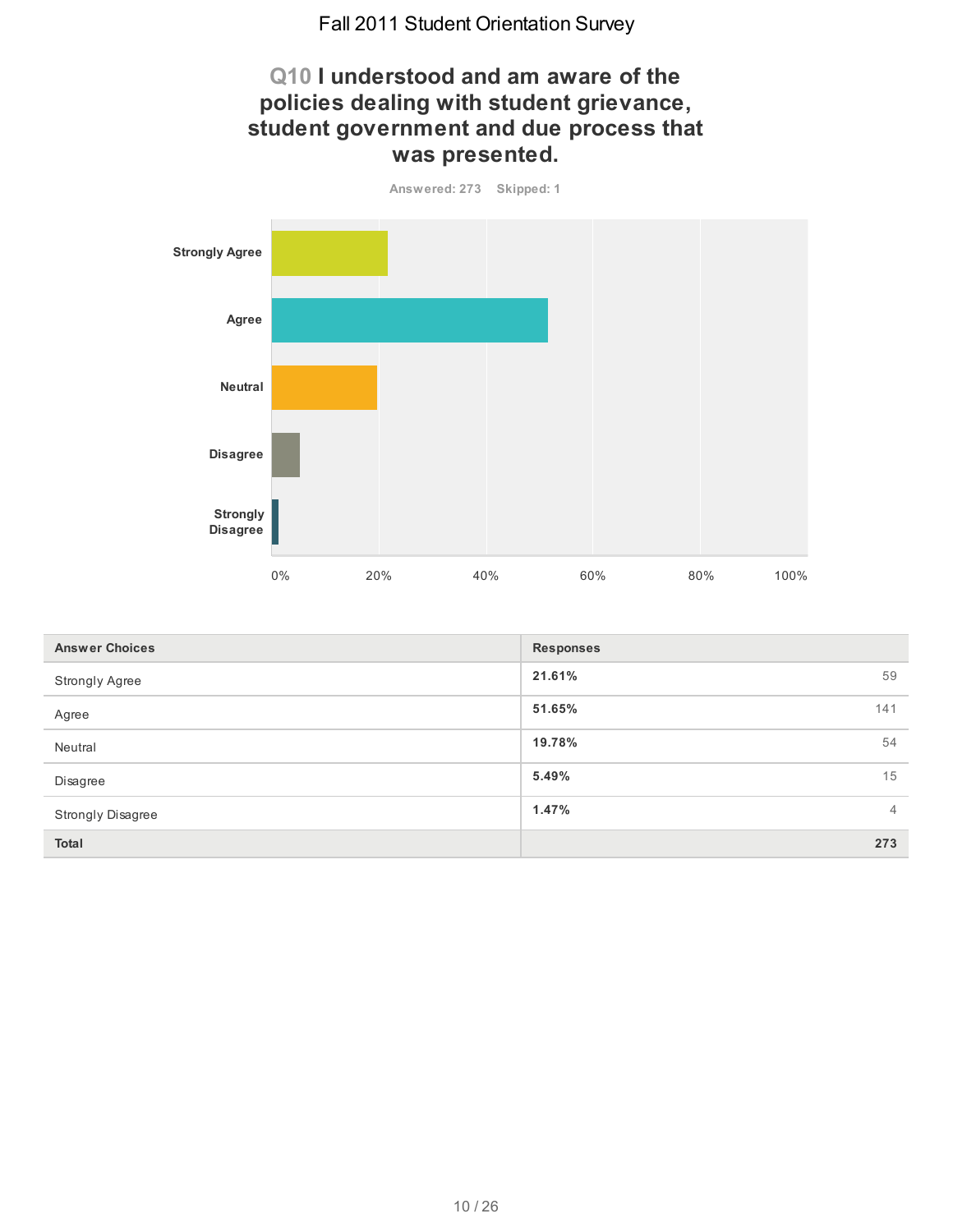### **Q11 I understood and am now aware of all procedures from registration through graduation requirements and all other procedures that were presented.**



| <b>Answer Choices</b>    | <b>Responses</b>        |
|--------------------------|-------------------------|
| <b>Strongly Agree</b>    | 40.15%<br>110           |
| Agree                    | 39.78%<br>109           |
| Neutral                  | 41<br>14.96%            |
| Disagree                 | 2.55%<br>$\overline{7}$ |
| <b>Strongly Disagree</b> | 2.55%<br>$\overline{7}$ |
| <b>Total</b>             | 274                     |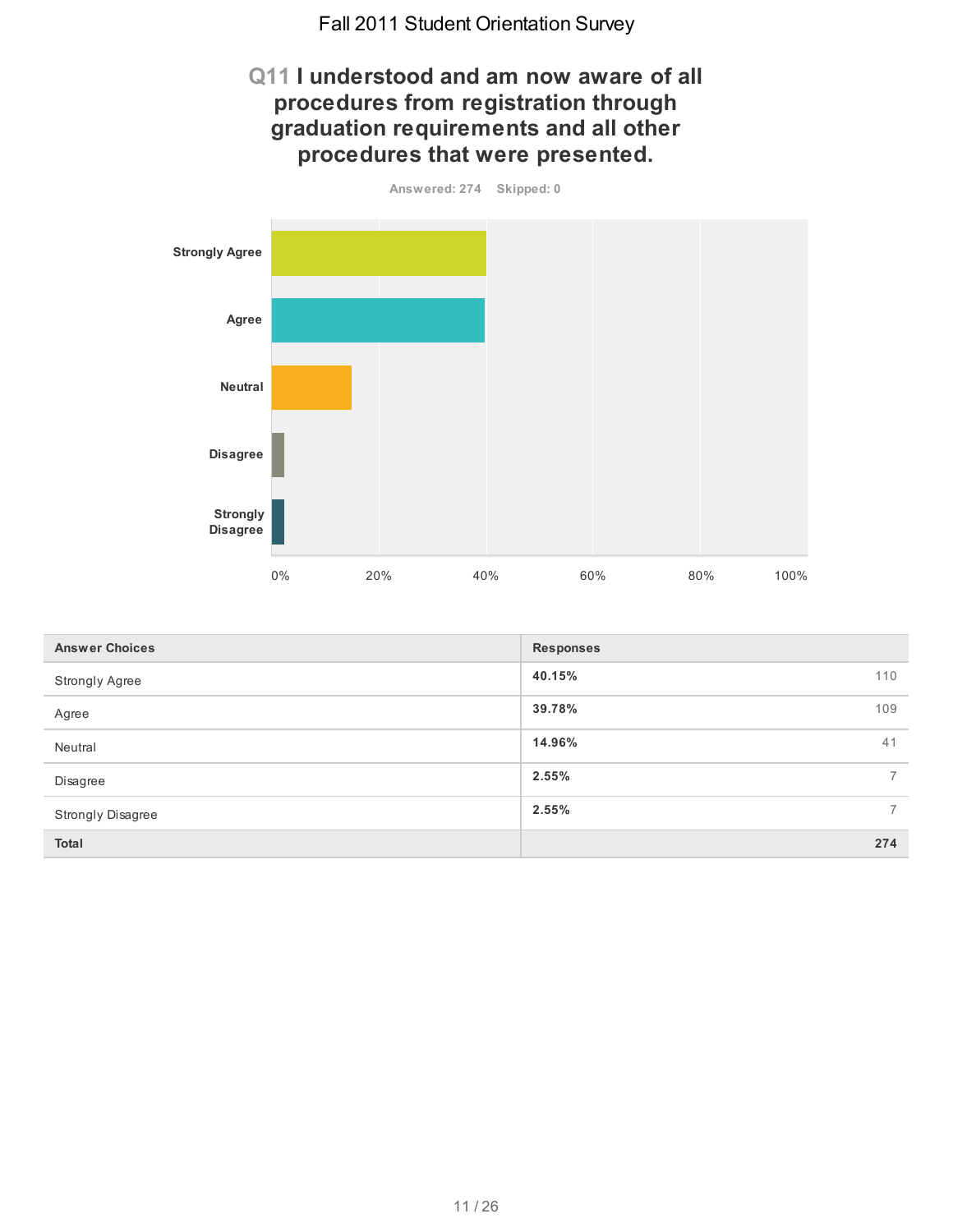

| <b>Answer Choices</b>    | <b>Responses</b>        |
|--------------------------|-------------------------|
| <b>Strongly Agree</b>    | 44.49%<br>121           |
| Agree                    | 40.44%<br>110           |
| Neutral                  | 29<br>10.66%            |
| Disagree                 | 2.94%<br>8              |
| <b>Strongly Disagree</b> | 1.47%<br>$\overline{4}$ |
| <b>Total</b>             | 272                     |

# **Q12 I understood and am now aware of the services provided at the Counseling Office.**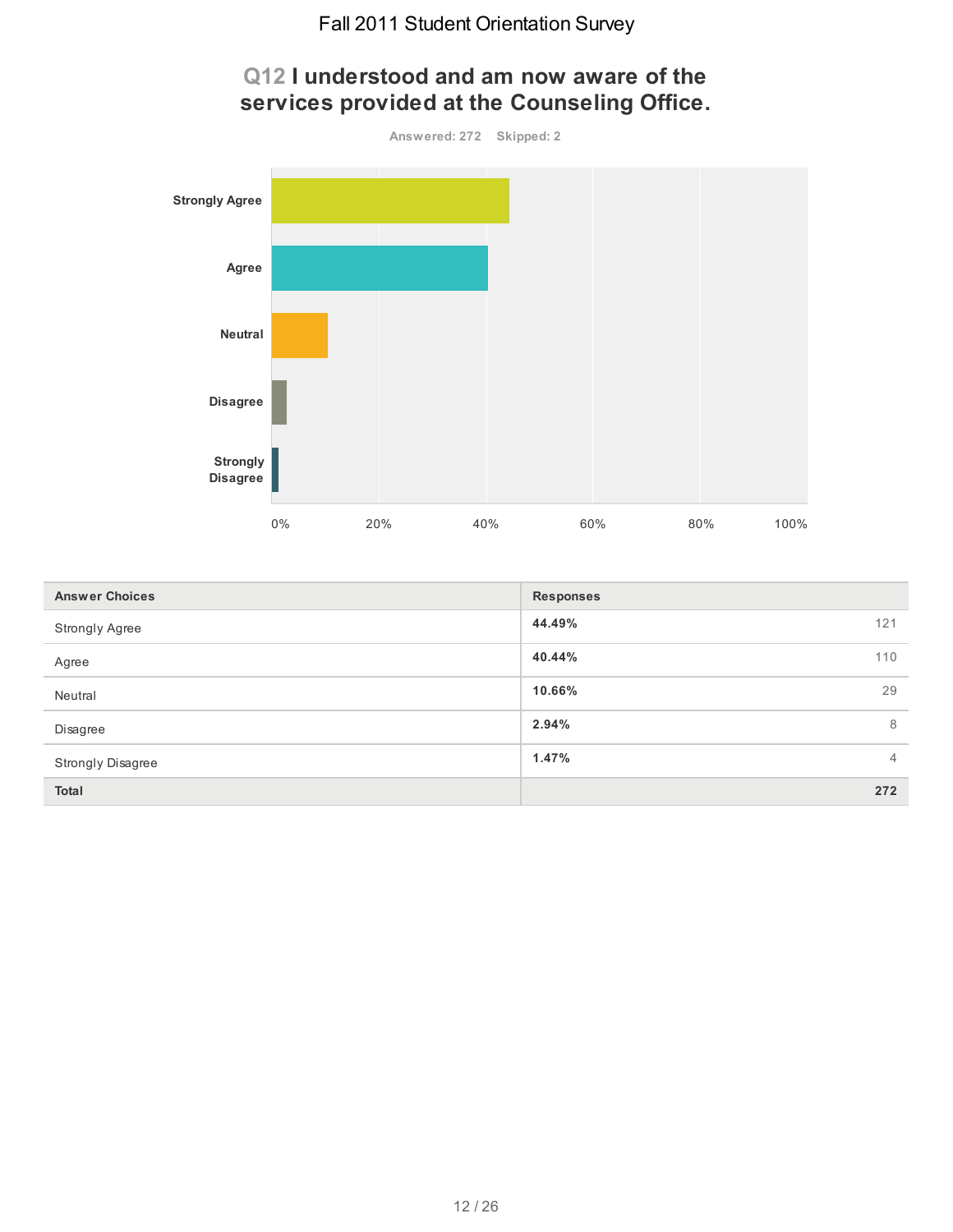# **Q13 I understood and am now aware of the services provided at the Business Office and information on Student Accounts were clearly presented.**



| <b>Answer Choices</b>    | <b>Responses</b> |
|--------------------------|------------------|
| <b>Strongly Agree</b>    | 35.40%<br>97     |
| Agree                    | 46.72%<br>128    |
| Neutral                  | 33<br>12.04%     |
| Disagree                 | 13<br>4.74%      |
| <b>Strongly Disagree</b> | 3<br>1.09%       |
| <b>Total</b>             | 274              |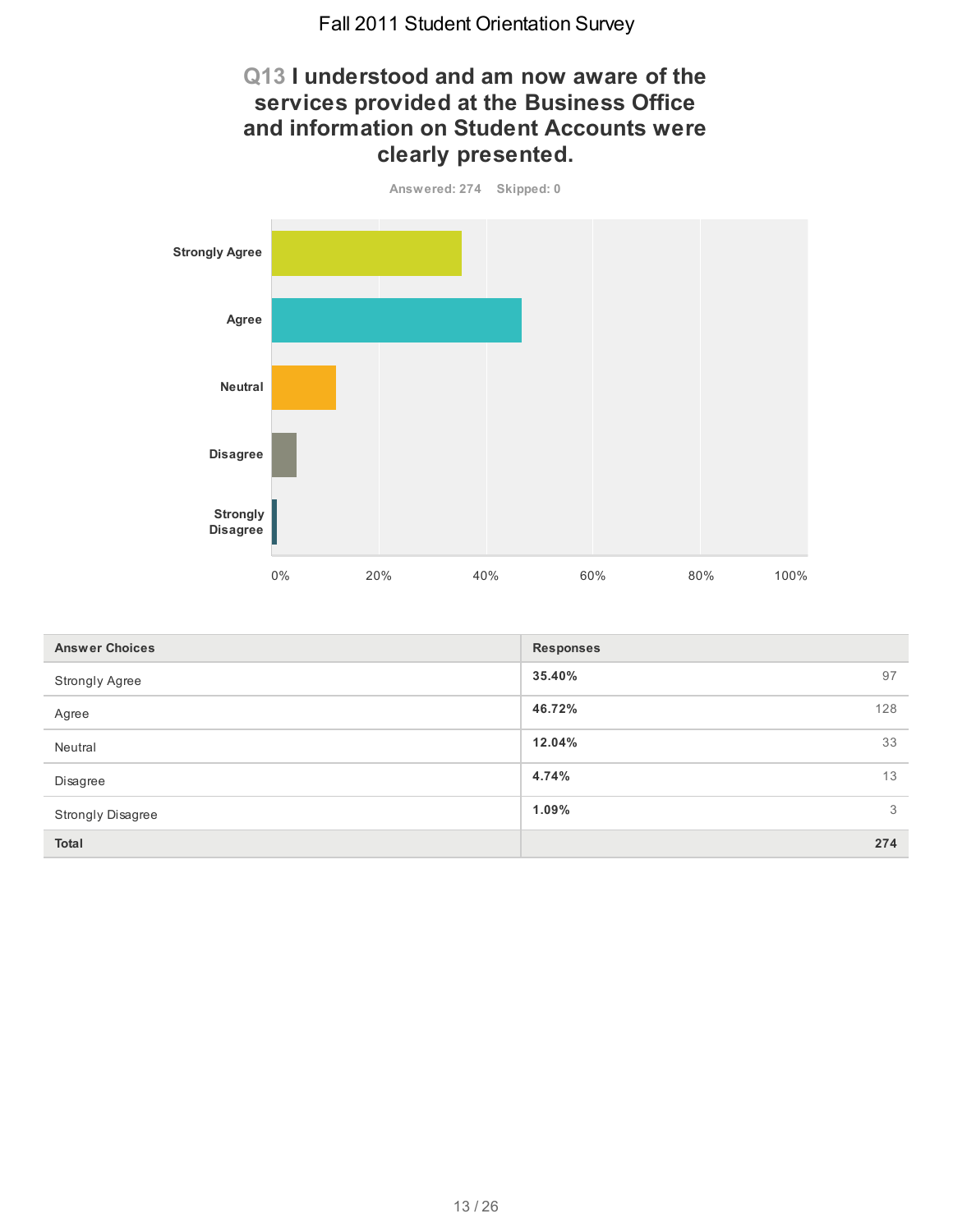# **Q14 I understood and am now aware of the services provided at the Financial Aid Office.**



| <b>Answer Choices</b> | <b>Responses</b> |
|-----------------------|------------------|
| Strongly Agree        | 44.53%<br>122    |
| Agree                 | 42.34%<br>116    |
| Neutral               | 29<br>10.58%     |
| Disagree              | 2.19%<br>6       |
| Strongly Disagree     | 0.36%            |
| Total                 | 274              |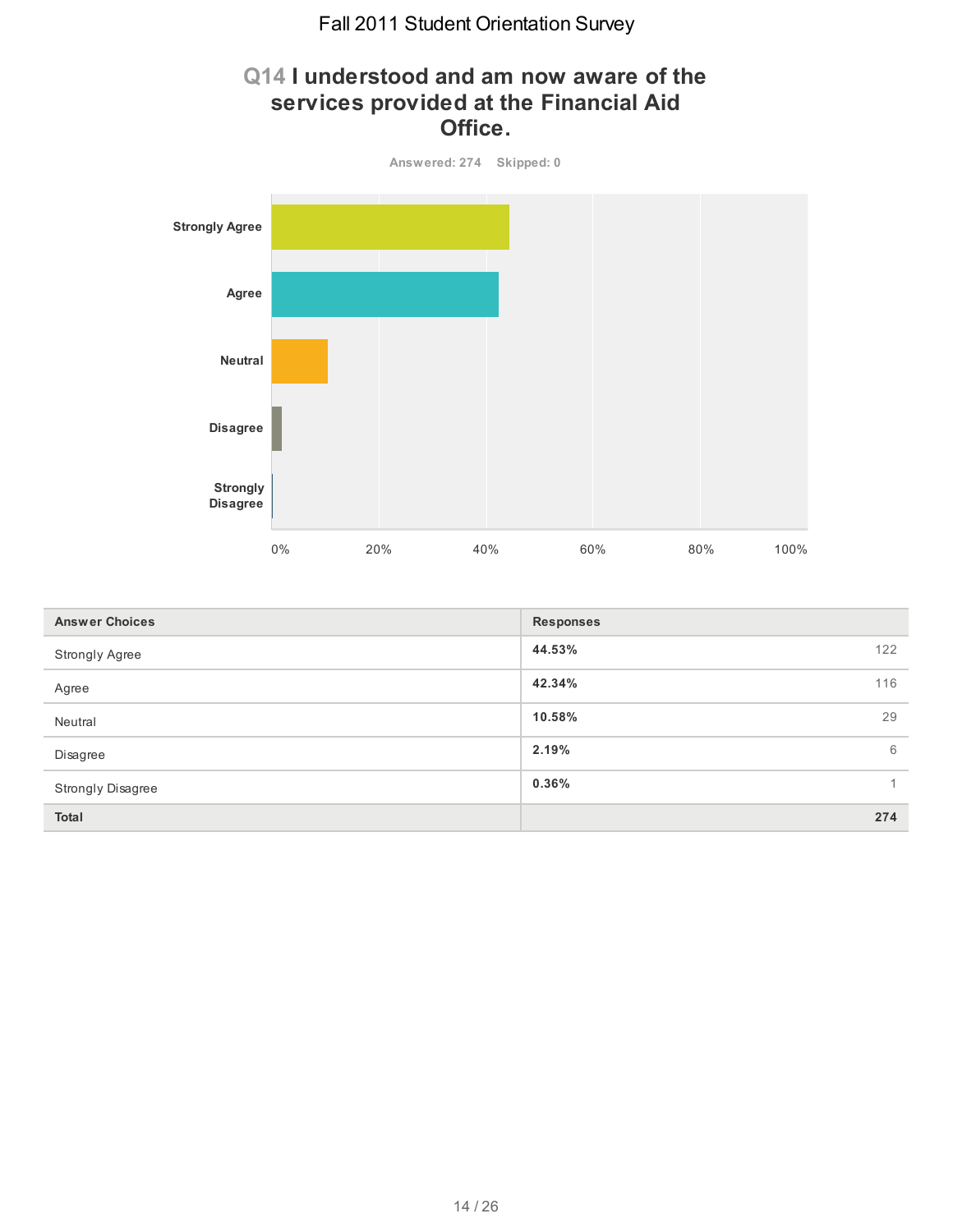

| <b>Answer Choices</b>    | <b>Responses</b> |              |
|--------------------------|------------------|--------------|
| <b>Strongly Agree</b>    | 44.53%           | 122          |
| Agree                    | 44.16%           | 121          |
| Neutral                  | 8.03%            | 22           |
| Disagree                 | 2.92%            | 8            |
| <b>Strongly Disagree</b> | 0.36%            | $\mathbf{1}$ |
| <b>Total</b>             |                  | 274          |

# **Q15 I understood and am now aware of the**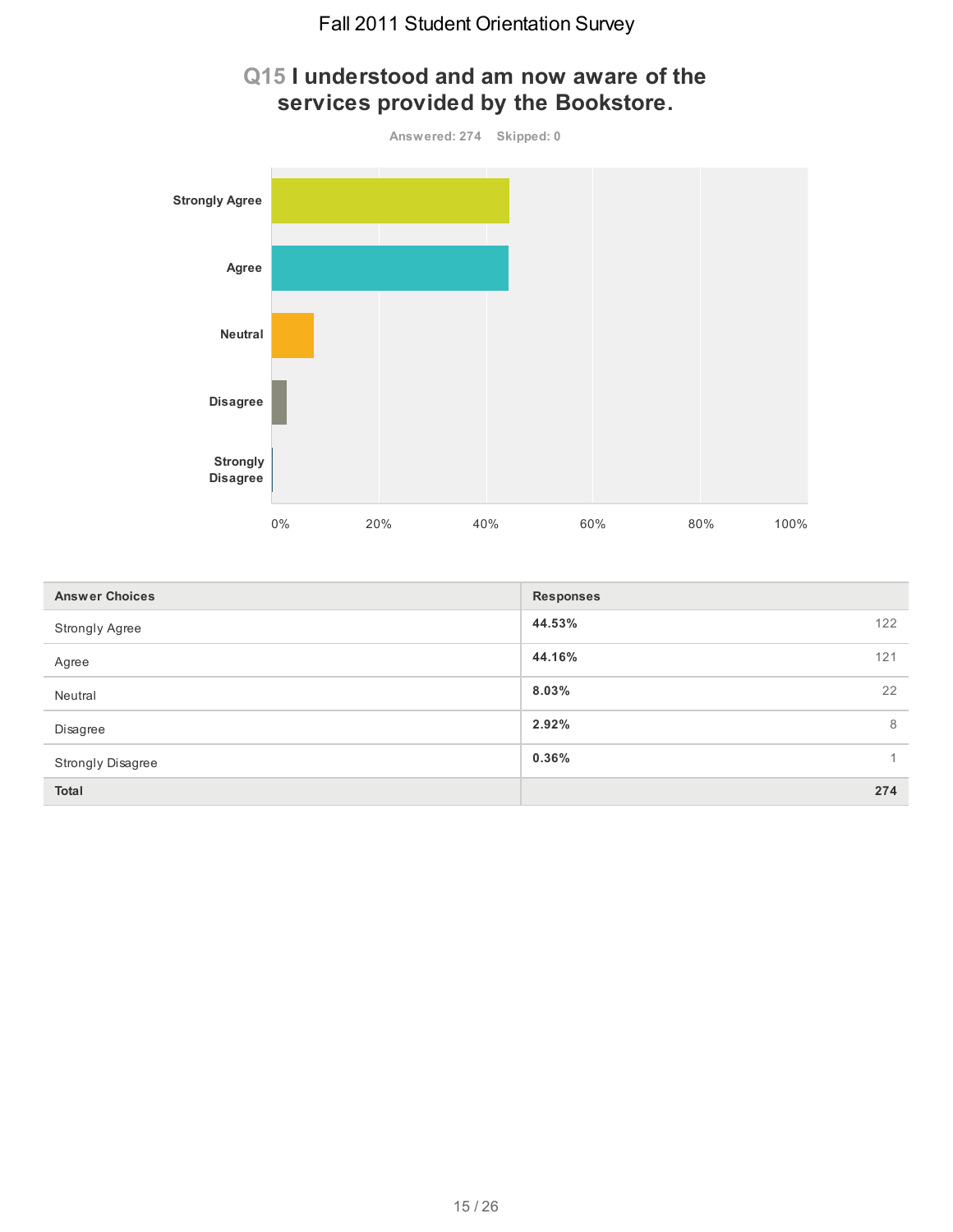# **Q16 I understood and am now aware of the services provided at the Dispensary and information on related matters were clearly presented.**



| <b>Answer Choices</b>    | <b>Responses</b>        |
|--------------------------|-------------------------|
| <b>Strongly Agree</b>    | 92<br>33.70%            |
| Agree                    | 48.72%<br>133           |
| Neutral                  | 43<br>15.75%            |
| Disagree                 | 1.83%<br>5              |
| <b>Strongly Disagree</b> | $0\%$<br>$\overline{0}$ |
| <b>Total</b>             | 273                     |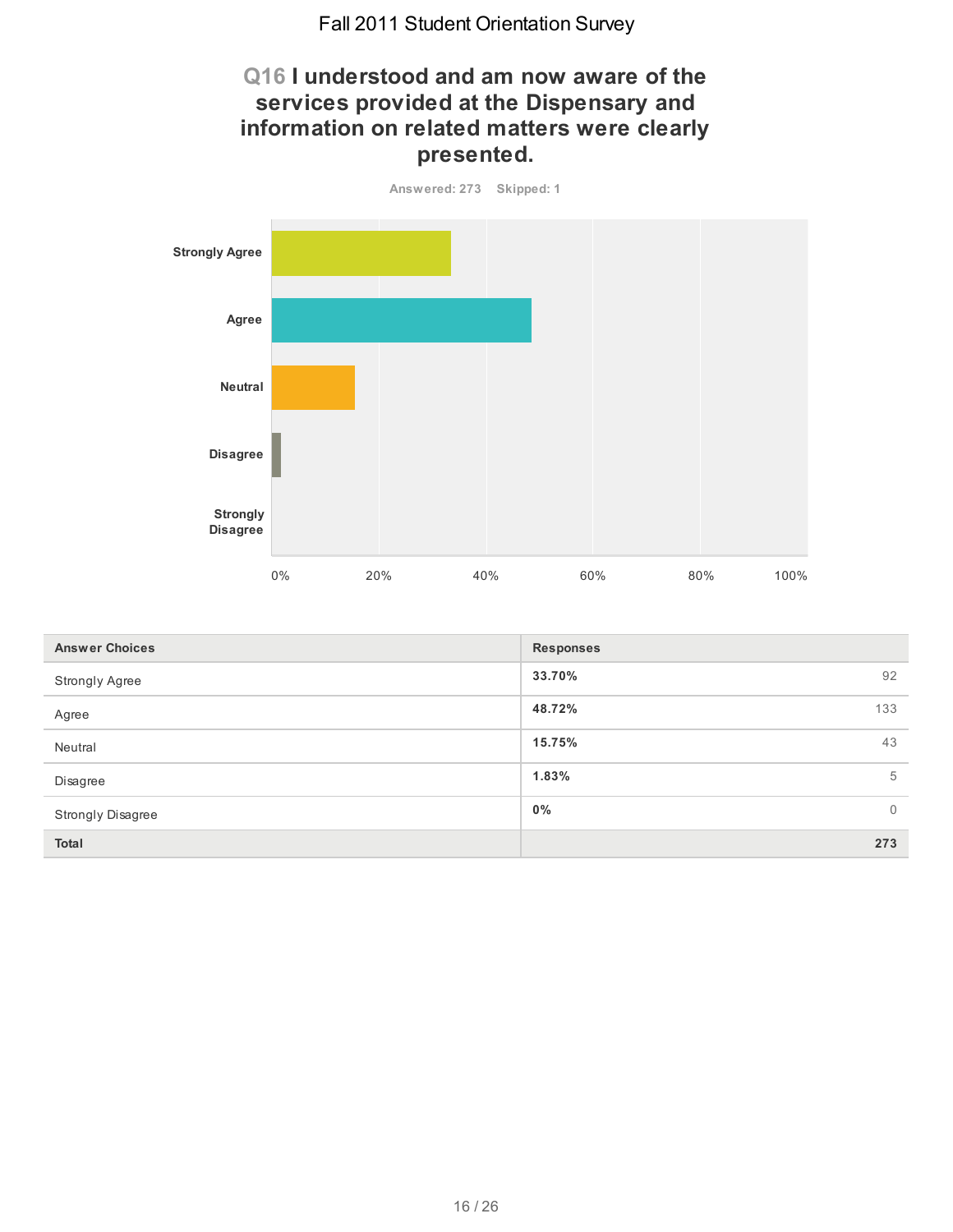# **Q17 I understood and am now aware of the services provided at the Learning Resources Center and information and procedures on use of the center were clearly presented.**





| <b>Answer Choices</b> | <b>Responses</b> |     |
|-----------------------|------------------|-----|
| Strongly Agree        | 32.72%           | 89  |
| Agree                 | 46.32%           | 126 |
| Neutral               | 14.34%           | 39  |
| Disagree              | 5.51%            | 15  |
| Strongly Disagree     | 1.10%            | 3   |
| Total                 |                  | 272 |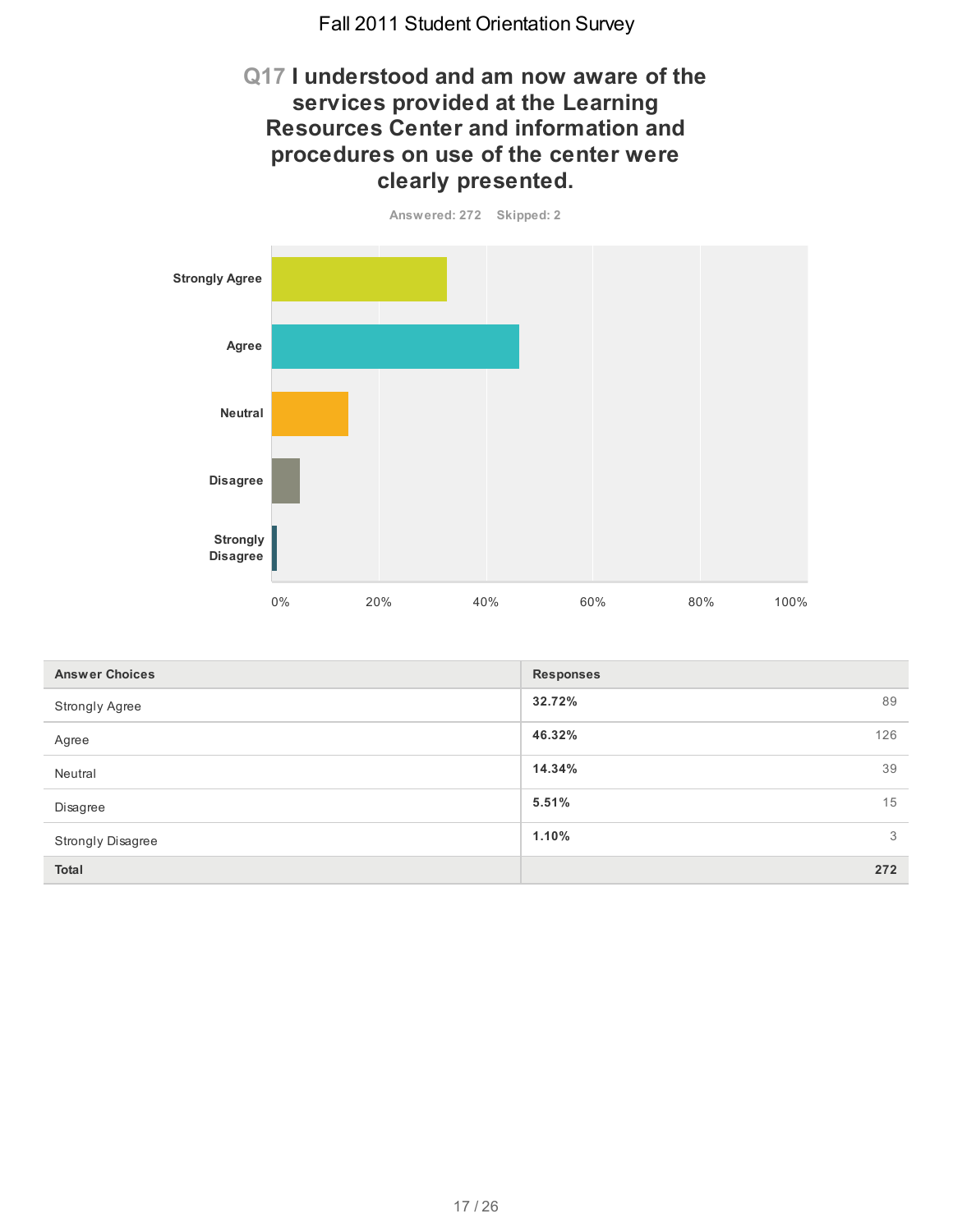# **Q18 I understood and am now aware of the services and student acitivities provided at the Recreation.**



| <b>Answer Choices</b> | <b>Responses</b> |
|-----------------------|------------------|
| Strongly Agree        | 29.78%<br>81     |
| Agree                 | 50.37%<br>137    |
| Neutral               | 15.07%<br>41     |
| Disagree              | 12<br>4.41%      |
| Strongly Disagree     | 0.37%            |
| <b>Total</b>          | 272              |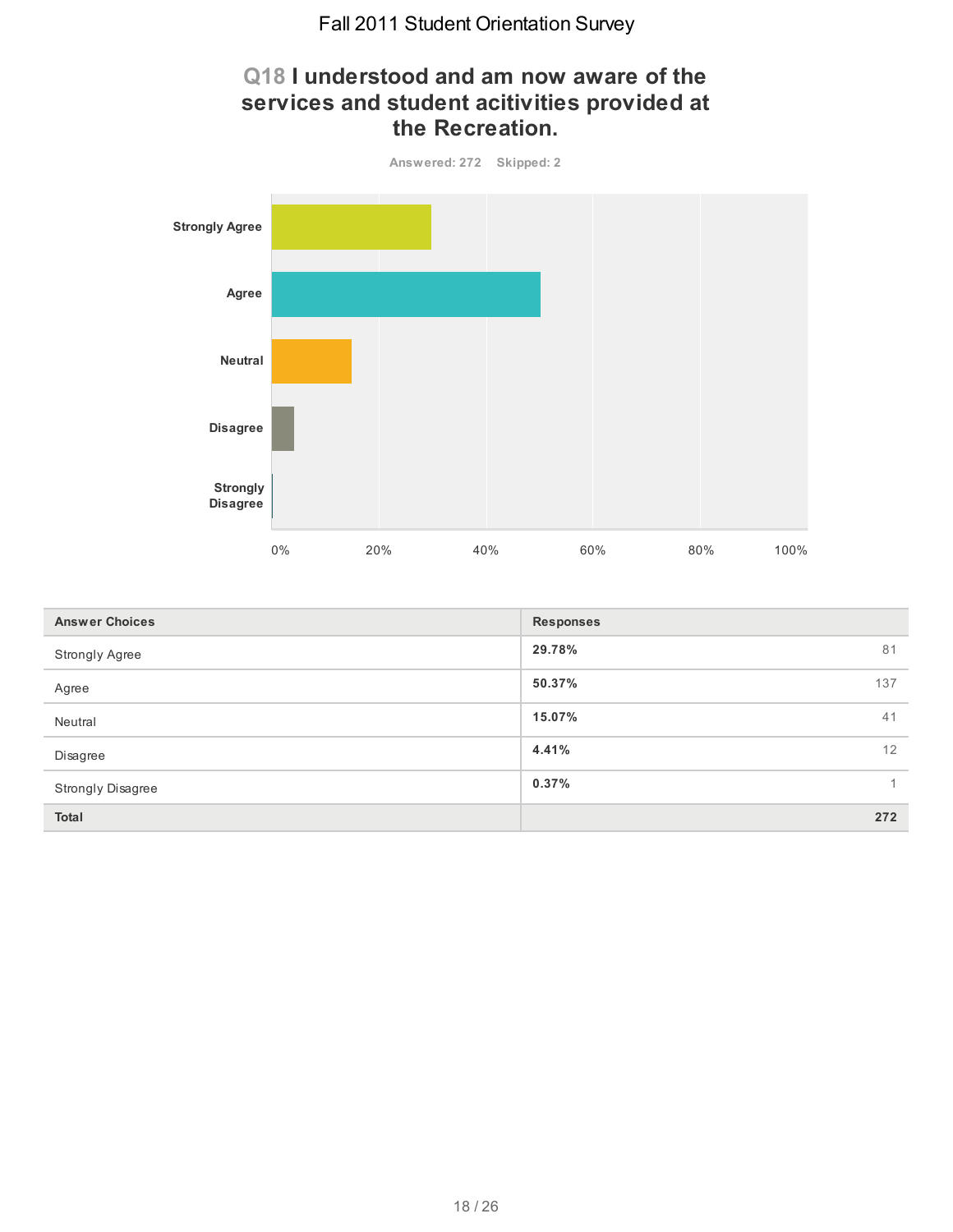

| <b>Answer Choices</b>    | <b>Responses</b>        |
|--------------------------|-------------------------|
| <b>Strongly Agree</b>    | 23.81%<br>65            |
| Agree                    | 45.05%<br>123           |
| Neutral                  | 50<br>18.32%            |
| Disagree                 | 28<br>10.26%            |
| <b>Strongly Disagree</b> | 2.56%<br>$\overline{7}$ |
| <b>Total</b>             | 273                     |

#### **Q19 I understood and am now aware of the services and schedules of the Cafeteria.**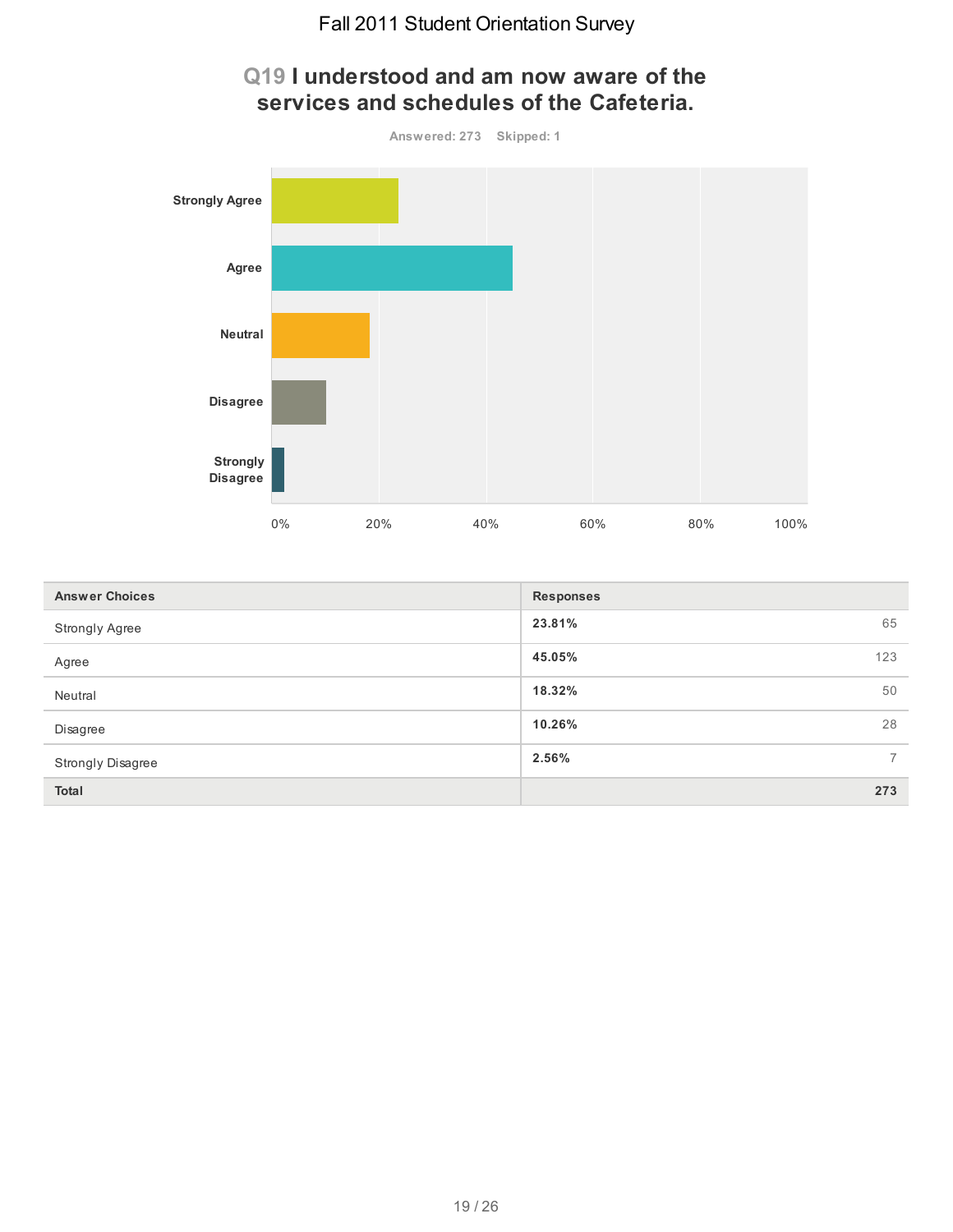# **Q20 I understood and am now aware of the Dormitory rules, policies and student activities.**



| <b>Answer Choices</b> | <b>Responses</b> |
|-----------------------|------------------|
| <b>Strongly Agree</b> | 26.47%<br>72     |
| Agree                 | 44.85%<br>122    |
| Neutral               | 45<br>16.54%     |
| Disagree              | 9.19%<br>25      |
| Strongly Disagree     | 8<br>2.94%       |
| <b>Total</b>          | 272              |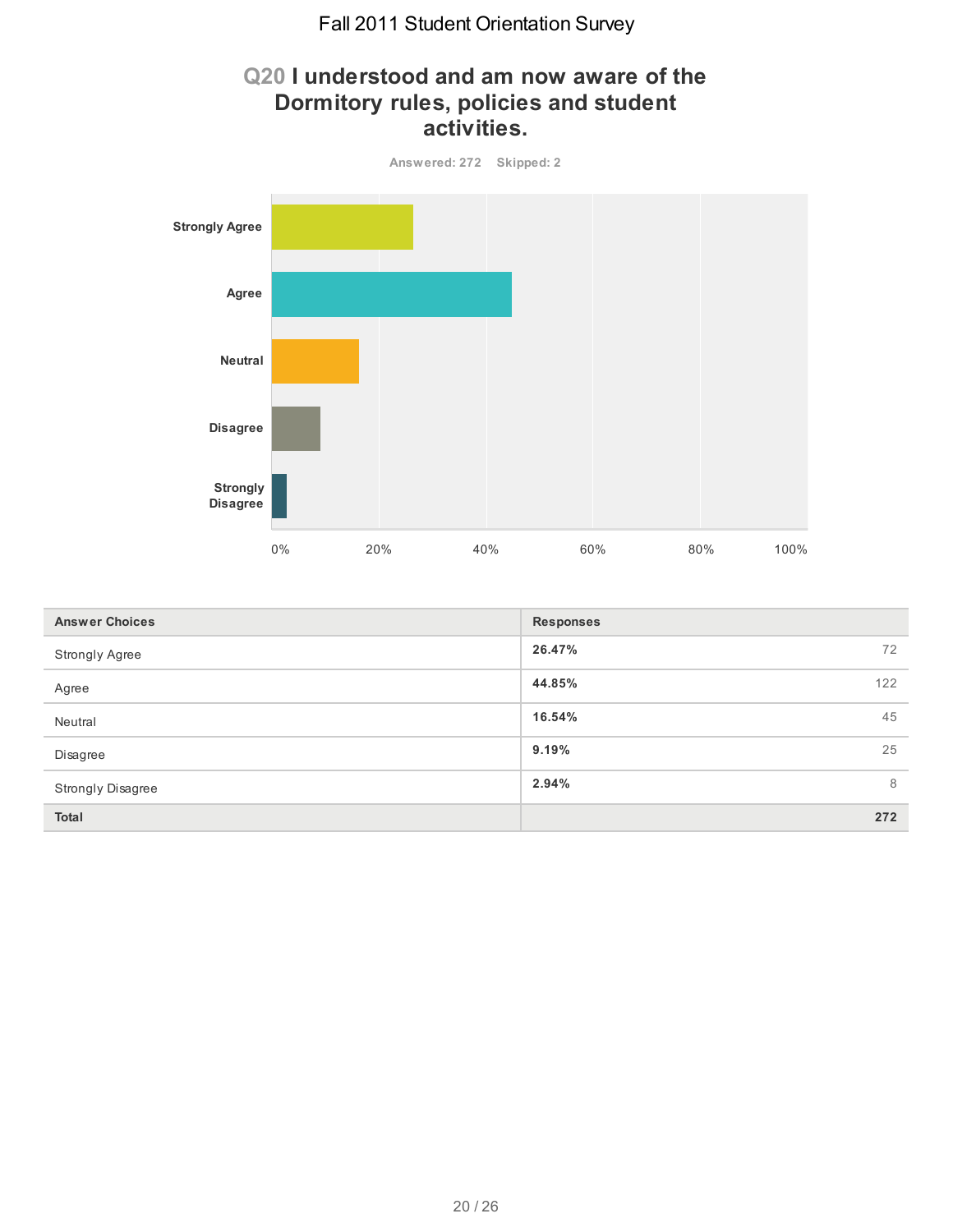

| <b>Answer Choices</b> | <b>Responses</b> |
|-----------------------|------------------|
| <b>Strongly Agree</b> | 31.62%<br>86     |
| Agree                 | 49.63%<br>135    |
| Neutral               | 38<br>13.97%     |
| Disagree              | 3.68%<br>10      |
| Strongly Disagree     | 1.10%<br>3       |
| <b>Total</b>          | 272              |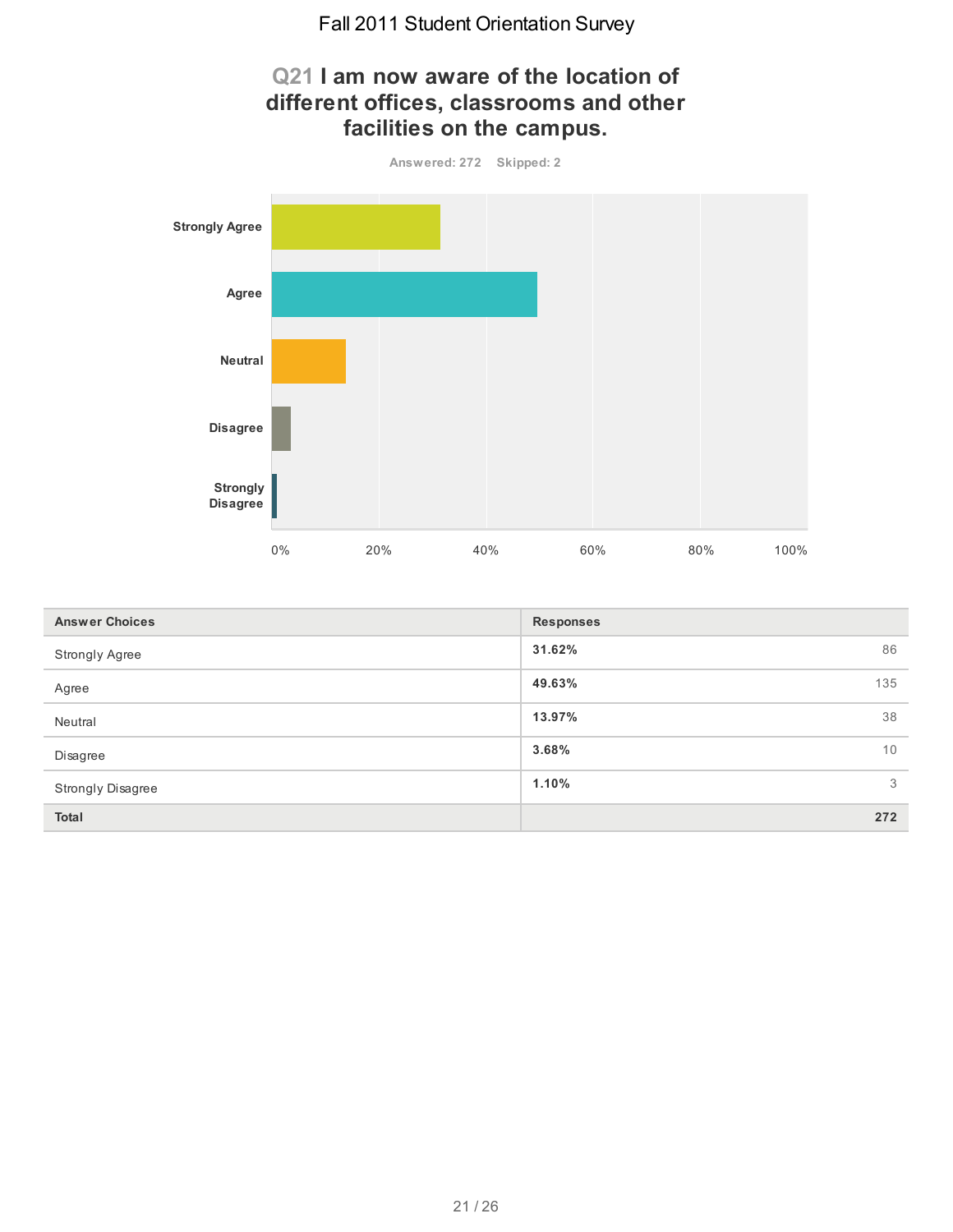

| <b>Answer Choices</b>    | <b>Responses</b> |    |
|--------------------------|------------------|----|
| <b>Strongly Agree</b>    | 33.82%<br>92     |    |
| Agree                    | 44.49%<br>121    |    |
| Neutral                  | 16.91%           | 46 |
| Disagree                 | 3.68%            | 10 |
| <b>Strongly Disagree</b> | 1.10%            | 3  |
| <b>Total</b>             | 272              |    |

# **Q22 I understood and am now aware of the use of the different college facilities.**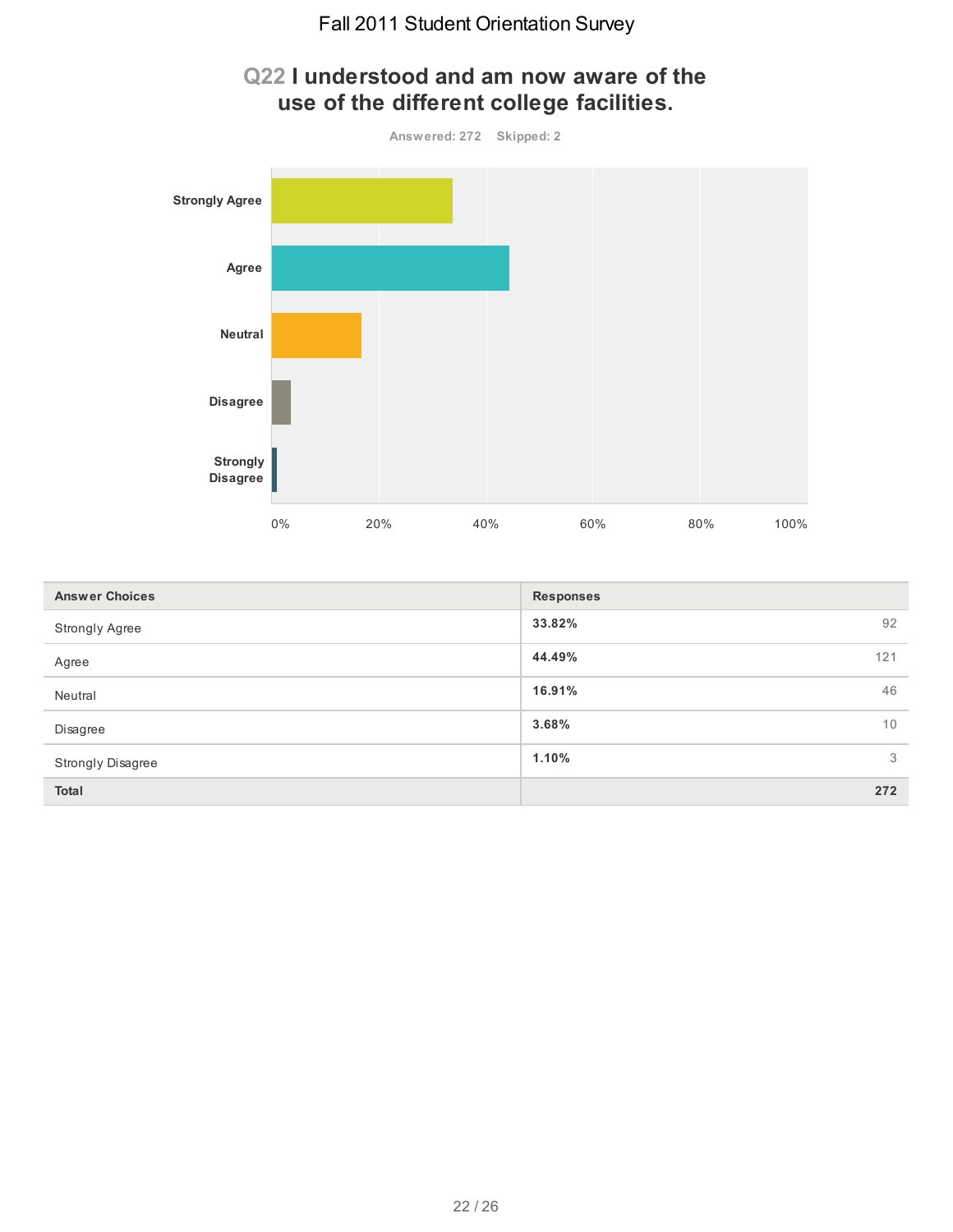# **Q23 I understood and am now aware of the services provided by the security department.**



| <b>Answer Choices</b> | <b>Responses</b> |
|-----------------------|------------------|
| Strongly Agree        | 36.53%<br>99     |
| Agree                 | 46.49%<br>126    |
| Neutral               | 32<br>11.81%     |
| Disagree              | 4.06%<br>11      |
| Strongly Disagree     | 3<br>1.11%       |
| <b>Total</b>          | 271              |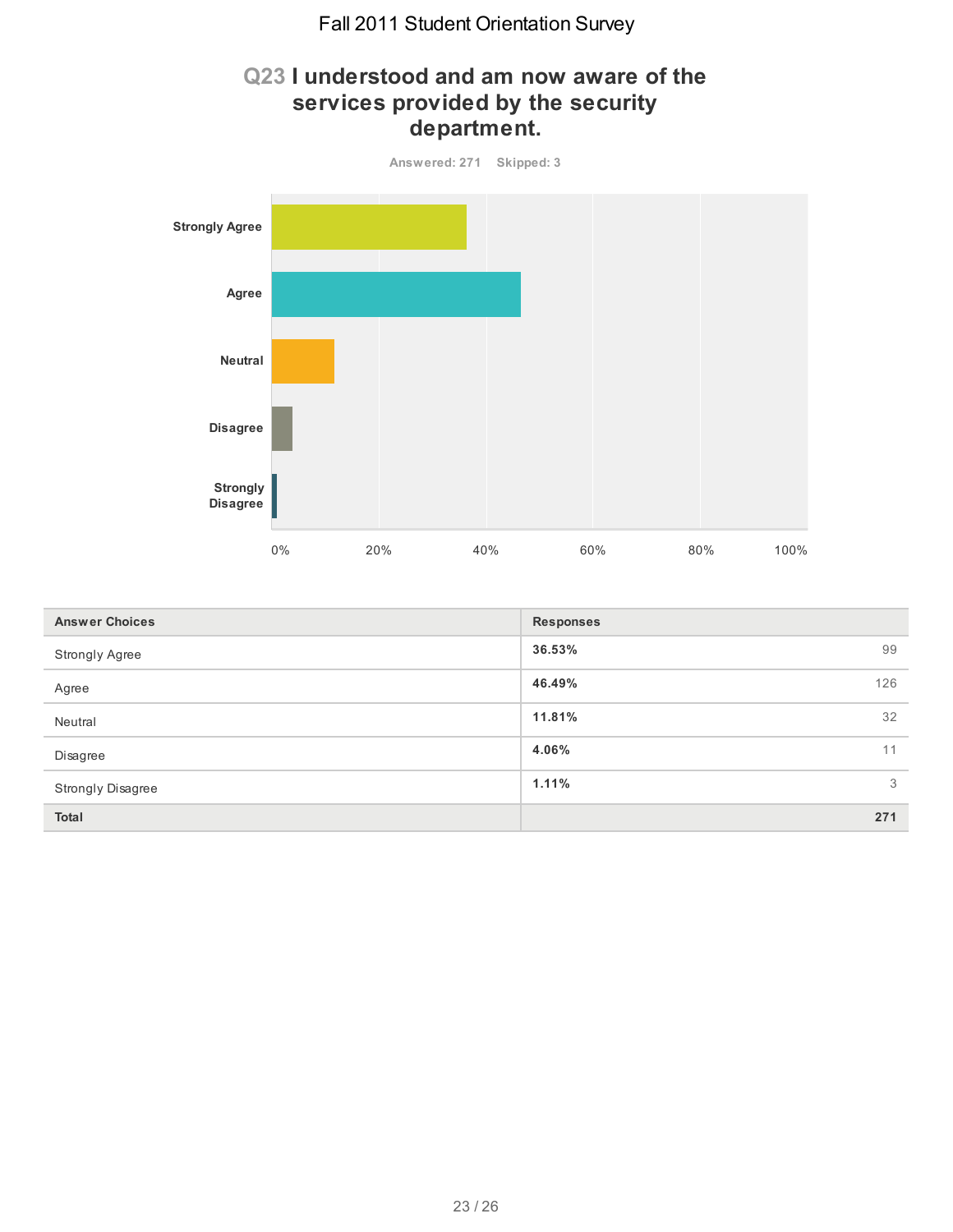

| <b>Answer Choices</b> | <b>Responses</b> |                |
|-----------------------|------------------|----------------|
| Very Satisfied        | 39.62%           | 103            |
| Satisfied             | 46.92%           | 122            |
| Neutral               | 11.92%           | 31             |
| Dissatisfied          | 1.54%            | $\overline{4}$ |
| Very Dissatisfied     | $0\%$            | $\overline{0}$ |
| <b>Total</b>          |                  | 260            |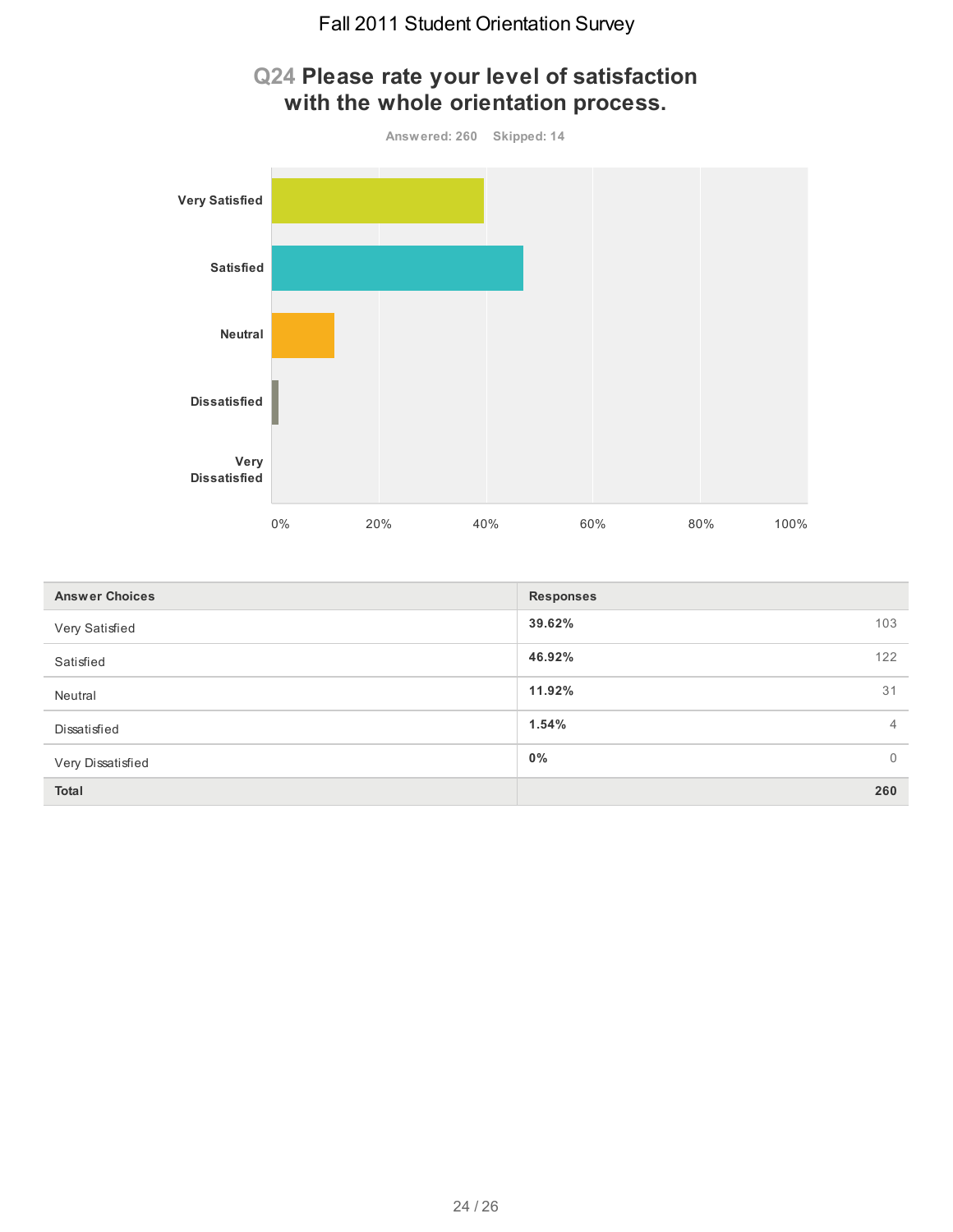**Q25 Please tell us something that you learned that you find it interesting and benefiting to you when beginning your school.**

**Answered: 58 Skipped: 216**